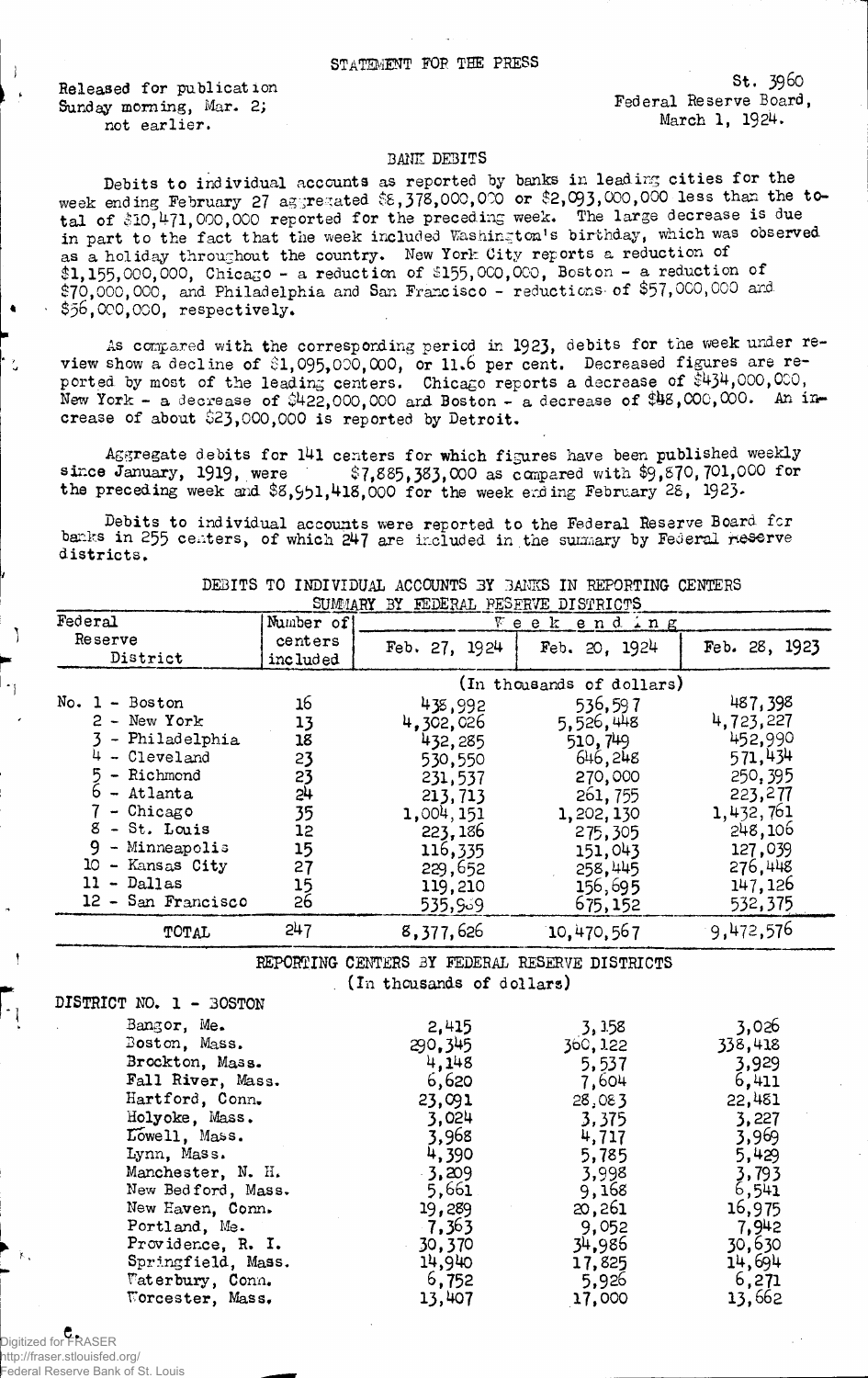| DEBITS TO INDIVIDUAL ACCOUNTS BY BANKS IN REPORTING CENTERS |                   |                              | St. 3960a                |
|-------------------------------------------------------------|-------------------|------------------------------|--------------------------|
|                                                             |                   | <u>ending</u><br>$V$ e e $k$ |                          |
|                                                             | Feb. $27, 1924$   | Feb. $20, 1924$              | Feb. $28, 1923$          |
|                                                             |                   | (In thousands of dollars)    |                          |
| DISTRICT NO. 2 - NEW YORK                                   |                   | 30,206                       | 27,426                   |
| Albany, N. Y.<br>Binghamton, N.Y.                           | 29,721<br>4,131   | 5,083                        | 3,915                    |
| Buffalo, N. Y.                                              | 56,722            | 78,435                       | 59,066                   |
| Elmira, N.Y.                                                | 3,202             | 4,589                        | 3,453                    |
| Jamestown, N.Y.                                             | 3,687             | 4,219                        | 3,289                    |
| Montclair, N. J.                                            | 2,335<br>54,665   | 3,405                        | 2,480<br>53,258          |
| Newark, N. J.<br>New York, N.Y.                             | 4,066,526         | 68,897<br>5,221,896          | 4,488,471                |
| Northern New Jersey Clearing                                |                   |                              |                          |
| House Association                                           | 35,572            | 46,218                       | 30,721                   |
| Passaic, N. J.                                              | 5,765             | 8,493                        | 5,787                    |
| Poughkeepsie, N.Y.<br>Rochester, N. Y.                      | 2,506<br>25,230   | 4,380<br>34, 188             | $\blacksquare$<br>30,619 |
| Stamford, Conn.                                             | 2,397             | 3,045                        | 2,217                    |
| Syracuse, N. Y.                                             | 12,073            | 17,774                       | 12,505                   |
| DISTRICT NO. 3 - PHILADELPHIA                               |                   |                              |                          |
| Allentown, Pa.                                              | 5,956             | 7,912                        | 5,715                    |
| Altoona, Pa.                                                | 2,909             | 3,707                        | 3,690                    |
| Camden, $N$ . $J$ .                                         | 9,444             | 11,940                       | 9,359                    |
| Chester, Pa.                                                | 5,476             | 6,707                        | 5,808                    |
| Harrisburg, Pa.<br>Hazleton, Pa.                            | 7,837<br>2,529    | 10,882<br>3,049              | 6, 199<br>2,516          |
| Johnstown, Pa.                                              | 4,598             | 5,328                        | 5,475                    |
| Lancaster, Pa.                                              | 5,052             | 6,554                        | 5,134                    |
| Lebanon, Pa.                                                | 1,260             | 1,812                        | 1,327                    |
| Norristown, Pa.<br>Philadelphia, Pa.                        | 829<br>314,250    | 879<br>371,045               | 681<br>346,261           |
| Reading, Pa.                                                | 8,790             | 11,025                       | 8,074                    |
| Scranton, Pa.                                               | 22,400            | 18,300                       | 17,086                   |
| Trenton, N. J.                                              | 12,882            | 23,471                       | 11,260                   |
| Wilkes-Barre, Pa.                                           | 14,103            | 9,867                        | 9,581                    |
| Williamsport, Pa.<br>Wilmington, Del.                       | 3,643<br>6,462    | 4,063<br>9,197               | 3,918<br>7,242           |
| York, Pa.                                                   | 3,865             | 5,011                        | 3,664                    |
| DISTRICT NO. 4 - CLEVELAND                                  |                   |                              |                          |
| Akron, Ohio                                                 | 14,087            | 16,881                       | 14,363                   |
| Butler, Pa.                                                 | 2,050             | 2,236                        | 2,395                    |
| Canton, Ohio                                                | 8,846             | 10,539                       | 9,033                    |
| Cincinnati, Ohio<br>Cleveland, Ohio                         | 61,396            | 79,100                       | 71,778                   |
| Columbus, Ohio                                              | 118,806<br>26,224 | 168,095<br>30,580            | 134,269<br>29,415        |
| Connellsville, Pa.                                          | 1,039             | 1,060                        | 1,382                    |
| Dayton, Ohio                                                | 14,838            | 15,460                       | 16, 196                  |
| Erie, Pa.                                                   | 6,213             | 7,703                        | 6,179                    |
| Greensburg, Pa.<br>Homestead, Pa.                           | 5,838<br>744      | 5,710<br>1,032               | 4,398<br>667             |
| Lexington, Ky.                                              | 5,922             | 7,826                        | 7,630                    |
| Lima, Chio                                                  | 4,348             | 5,527                        | 3,901                    |
| Lorain, Ohio                                                | 1,128             | 1,408                        | 1,086                    |
| New Birghton, Pa.<br>Oil City, Pa.                          | 2,198<br>3,220    | 2,592                        | 2,360                    |
| Pittsburgh, Pa.                                             | 183,205           | 3,972<br>201,469             | 2,767<br>194,828         |
| Springfield, Ohio                                           | 3,622             | 4,433                        | 5,005                    |
| Toledo, Ohio                                                | 38,815            | 45,468                       | 36,511                   |
| Warren, Ohio                                                | 3,046             | 4,380                        | 2,297                    |
| Wheeling, W. Va.<br>Youngstown, Ohio                        | 9,632<br>12,800   | 14,750<br>12,966             | 9,516                    |
| Zanesville, Ohio                                            | 2,533             | 3,061                        | 13,077<br>2,381          |

 $\mathcal{A}_{\mathrm{max}}$ 

 $\ddot{\phantom{a}}$  $\bar{z}$ 

 $\ddot{\phantom{a}}$ i.

للمحمد  $\ddotsc$ 

 $\mathbb{R}^2$ 

L.

Digitized for FRASER http://fraser.stlouisfed.org/ Federal Reserve Bank of St. Louis

 $\mathbf{C}$  .

ł

 $\ddot{\phantom{0}}$  $\frac{1}{\sqrt{2}}$ 

 $\frac{1}{4}$ ۱,

 $\bullet$ 

់រ

 $\mathcal{I}$ 

 $\gamma$ 

 $\left| \cdot \right|$ 

У.

 $\sim$  $\ddot{\phantom{a}}$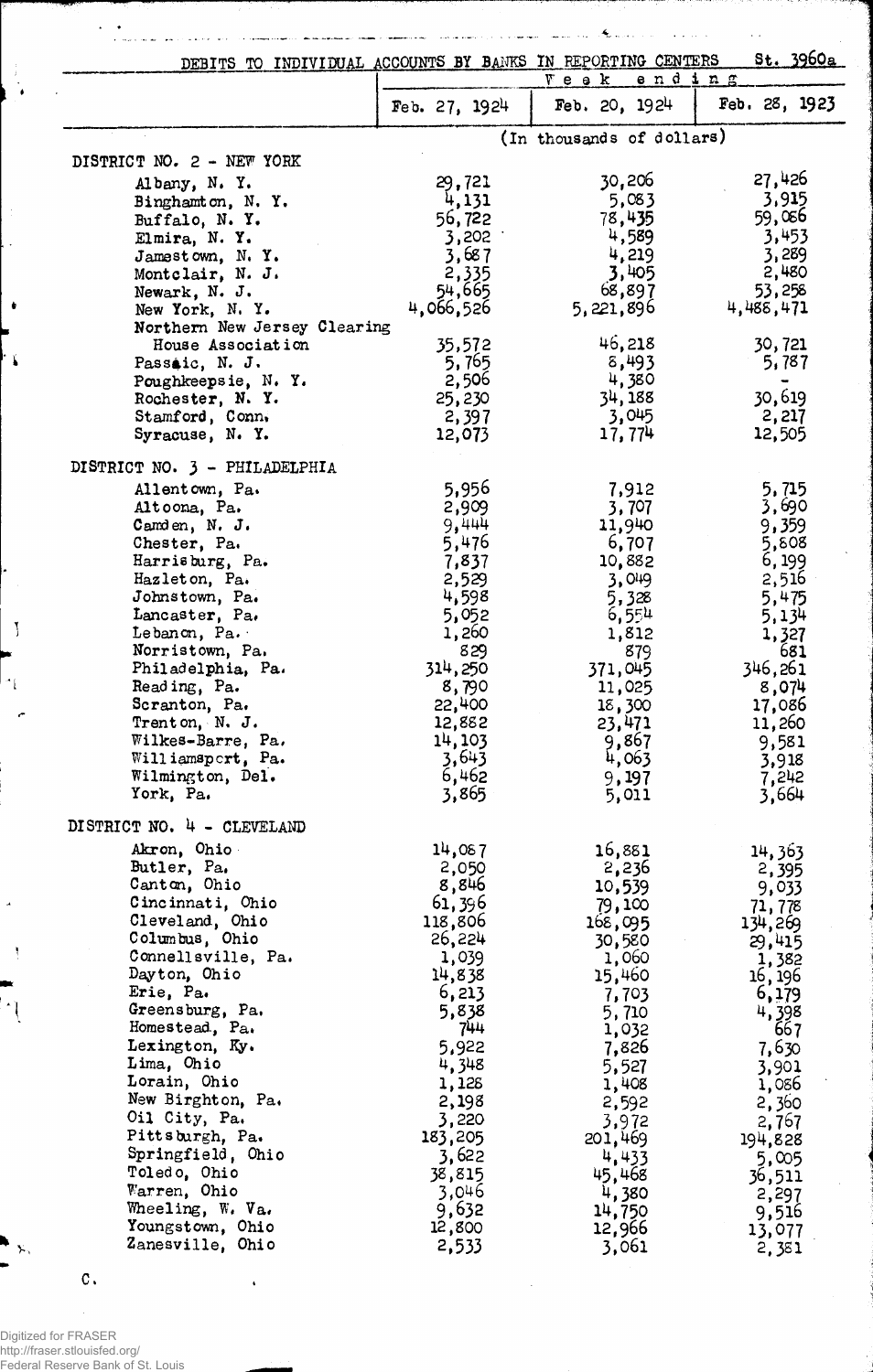|                                                                                                                                                                                                                                                                                                                                                                                                                                                                       |                                                                                                                                                                                                               | DEBITS TO INDIVIDUAL ACCOUNTS BY BANKS IN REPORTING CENTERS<br>$end$ in $E$<br>T e e k                                                                                                                         | st. 3960b.                                                                                                                                                                                                         |
|-----------------------------------------------------------------------------------------------------------------------------------------------------------------------------------------------------------------------------------------------------------------------------------------------------------------------------------------------------------------------------------------------------------------------------------------------------------------------|---------------------------------------------------------------------------------------------------------------------------------------------------------------------------------------------------------------|----------------------------------------------------------------------------------------------------------------------------------------------------------------------------------------------------------------|--------------------------------------------------------------------------------------------------------------------------------------------------------------------------------------------------------------------|
|                                                                                                                                                                                                                                                                                                                                                                                                                                                                       | Feb. $27, 1924$                                                                                                                                                                                               | Feb. 20, 1924                                                                                                                                                                                                  | Feb. 28, 1923                                                                                                                                                                                                      |
|                                                                                                                                                                                                                                                                                                                                                                                                                                                                       |                                                                                                                                                                                                               | (In thousands of dollars)                                                                                                                                                                                      |                                                                                                                                                                                                                    |
| DISTRICT NO. 5 - RICHMOND                                                                                                                                                                                                                                                                                                                                                                                                                                             |                                                                                                                                                                                                               |                                                                                                                                                                                                                |                                                                                                                                                                                                                    |
| Asheville, N. C.<br>Baltimore, Md.<br>Charleston, S. C.<br>Charleston, W. Va.<br>Charlotte, N. C.<br>Columbia, S. C.<br>Cumberland, Md.<br>Danville, Va.<br>Durham, N. C.<br>Greensboro, N. C.<br>Greenville, S. C.<br>Hagerstown, Md.<br>Huntington, W. Va.<br>Lynchburg, Va.<br>Newport News, Va.<br>Norfolk, Va.<br>Raleigh, N. C.<br>Richmond, Va.<br>Roanoke, Va.<br>Spartanburg, S. C.<br>Washington, D. C.                                                     | 4,114<br>67,400<br>6,874<br>7,502<br>9,157<br>4,920<br>1,652<br>1,867<br>3,971<br>4,152<br>5,412<br>1,684<br>5,136<br>3,647<br>1,279<br>13,594<br>7,170<br>25,712<br>4,797<br>2,528<br>38,185                 | 4,962<br>84,858<br>5,864<br>7,336<br>10,210<br>6,499<br>1,887<br>2,142<br>4,041<br>5,566<br>5,912<br>2,520<br>6,357<br>4,089<br>1,460<br>16,327<br>6,350<br>29,835<br>5,538<br>2,895<br>44,258                 | 4,614<br>76,300<br>11,181<br>8,664<br>8,511<br>5,430<br>1,541<br>1,776<br>3,677<br>4,623<br>5,700<br>$-1,906$<br>6,830<br>4,179<br>1,709<br>15,416<br>6,300<br>26,567<br>4,490<br>2,132<br>36,986                  |
| Wilmington, N. C.<br>Winston-Salem, N. C.                                                                                                                                                                                                                                                                                                                                                                                                                             | 4,265<br>6,519                                                                                                                                                                                                | 4,427<br>6,667                                                                                                                                                                                                 | 4,907<br>6,956                                                                                                                                                                                                     |
| DISTRICT NO. 6 - ATLANTA<br>Albany, Ga.<br>Atlanta, Ga.<br>Augusta, Ga.<br>Birmingham, Ala.<br>Brunswick, Ga.<br>Chattanooga, Term.<br>Columbus, Ga.<br>Dothan, Ala.<br>Elberton, Ga.<br>Jackson, Miss.<br>Jacksonville, Fla.<br>Knoxville, Tenn.<br>Macon, Ga.<br>Meridian, Miss.<br>Mobile, Ala.<br>Montgomery, Ala.<br>Nashville, Tenn.<br>Newnan, Ga.<br>New Orleans, La.<br>Pensacola, Fla.<br>Savannah, Ga.<br>Tampa, Fla.<br>Valdosta, Ga.<br>Vicksburg, Miss. | 862<br>29,525<br>5,463<br>22,945<br>645<br>6,894<br>2,147<br>678<br>150<br>2,900<br>13,977<br>6,558<br>3,930<br>2,191<br>5,526<br>4,251<br>15,140<br>267<br>69,149<br>1,735<br>8,783<br>7,453<br>913<br>1,631 | 872<br>32,957<br>6,597<br>26,505<br>646<br>9,469<br>2,889<br>683<br>25C<br>3,600<br>14,283<br>7,378<br>4,513<br>2,727<br>6,481<br>5,678<br>17,075<br>372<br>94,444<br>1,688<br>10,984<br>8,773<br>955<br>1,936 | 1,058<br>29,117<br>8,024<br>25,528<br>617<br>7,439<br>2,368<br>676<br>213<br>3,779<br>11,478<br>6,747<br>3,865<br>2,038<br>7,274<br>4,654<br>14,603<br>412<br>72, 188<br>1,300<br>9,891<br>6,690<br>1,134<br>2,184 |

 $\bar{z}$ 

C.

 $\mathcal{I}$ J  $\overline{a}$ 

 $\frac{1}{2}$  $\pmb{\cdot}$ 

 $\blacklozenge$ 

 $\tilde{\mathbf{L}}$ 

 $\mathcal{L}$ 

 $\gamma$ 

 $\blacktriangle$ 

 $\mathfrak{r}$ 

 $\left| \cdot \right|$ 

 $\mathbf{F}$ 

 $\epsilon$ 

Digitized for FRASER http://fraser.stlouisfed.org/ Federal Reserve Bank of St. Louis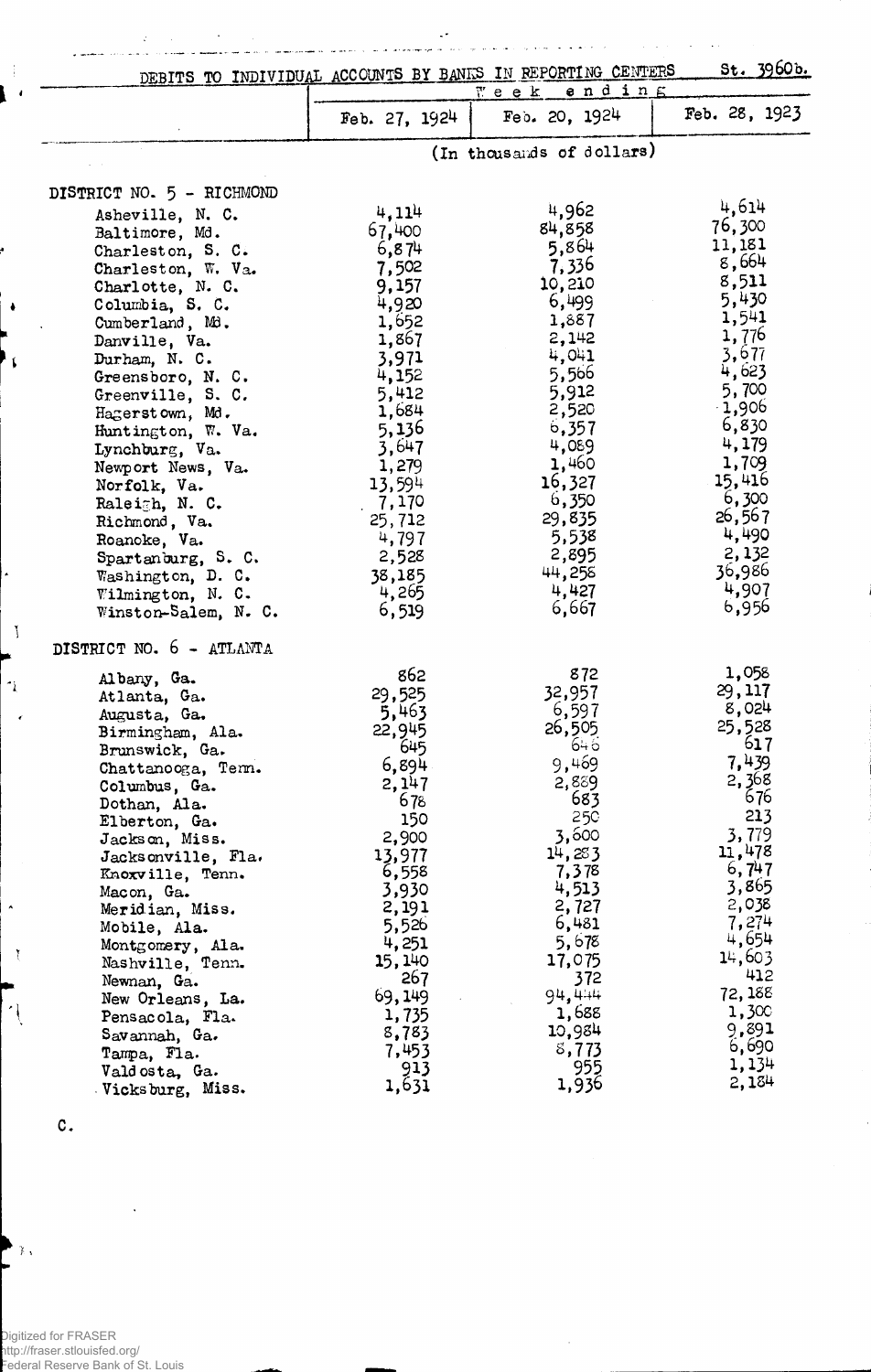|                      | DEBITS TO INDIVIDUAL ACCOUNTS BY BANKS IN REPORTING CENTERS |                | Week ending               |                 | St. 3960c |
|----------------------|-------------------------------------------------------------|----------------|---------------------------|-----------------|-----------|
|                      |                                                             | Feb. $27.1924$ | Feb. 20, 1924             | Feb. 28, 1923   |           |
|                      |                                                             |                | (In thousands of dollars) |                 |           |
|                      | DISTRICT NO. 7 - CHICAGO                                    |                |                           |                 |           |
|                      | . Adrian, Mich.                                             | 669            | 895                       | 621             |           |
|                      | Aurora, Ill.                                                | 2,512          | 3,577                     | 3,196           |           |
|                      | Bay City, Mich.                                             | 2,348          | 2,593                     | 1,987           |           |
|                      | Bloomington, Ill.                                           | 2,275          | 2,563                     | 3,357           |           |
|                      | Cedar Rapids, Iowa                                          | 5,166          | 6,574                     | 5,380           |           |
|                      | Chicago, Ill.                                               | 576,101        | 730,925                   | 1,010,107       |           |
|                      | Danville, Ill.                                              | 3,070          | 3,500                     | 3,200           |           |
|                      | Davenport, Iowa                                             | 5,081          | 7,274                     | 9,435           |           |
|                      | Decatur, Ill.                                               | 2,918          | 3,587                     | 3,364           |           |
|                      | Des Moines, Iowa                                            | 14,882         | 18,137                    | 15,063          |           |
|                      | Detroit, Mich.                                              | 174,098        | 173,532                   | 151,492         |           |
|                      | Dubuque, Iowa                                               | 3,067          | 3,760                     | 3,236           |           |
|                      | Flint, Mich-                                                | 6,933          | 8,040                     | 7,382           |           |
|                      | Fort Wayne, Ind.                                            | 8,933          | 10,205                    | 8,752           |           |
|                      | Gary, Ind.                                                  | 4,455          | 2,871                     | 4,223           |           |
|                      | Grand Rapids, Mich.                                         | 13,540         | 16,040                    | 13,729          |           |
|                      | Green Bay, Wis.<br>Hammond, Ind.                            | 2,228          | 2,659                     | 2,283           |           |
|                      | Indianapolis, Ind.                                          | 3,818          | 3,570                     | 2,970<br>43.679 |           |
|                      | Jackson, Mich.                                              | 33,667         | 37,779                    | 4,244           |           |
|                      | Kalamazoo, Mich.                                            | 4,579<br>4,386 | 5,594<br>4,358            | 4,036           |           |
|                      | Lansing, Mich.                                              | 7,216          | 5,844                     | 6,900           |           |
|                      | Mason City, Iowa                                            | 1,822          | 2,492                     | 2,337           |           |
|                      | Milwaukee, Wis.                                             | 56,753         | 70,550                    | 57,339          |           |
|                      | Moline, Ill.                                                | 1,528          | 1,708                     | 1,677           |           |
|                      | Muscatine, Iowa                                             | 946            | 1,483                     | 1,083           |           |
| $\gamma_{\tilde{t}}$ | Oshkosh, Wis.                                               | 2,300          | 2,900                     | 2,300           |           |
|                      | Peoria, Ill.                                                | 8,742          | 10,439                    | 9,140           |           |
|                      | Rockford. Ill.                                              | 5,054          | 5,740                     | 4,308           |           |
|                      | Sazinaw, Mich.                                              | 5,748          | 5,859                     | 5,216           |           |
|                      | Sioux City, Iowa                                            | 15,817         | 17,456                    | 16,562          |           |
|                      | South Bend, Ind.                                            | 7,880          | 10, 147                   | 7,509           |           |
|                      | Springfield, Ill.                                           | 5,914          | 7,258                     | 6,787           |           |
|                      | Terre Haute, Ind.                                           | 6,380          | 5,356                     | 6,377           |           |
|                      | <b><i><u>Faterloo</u></i></b> , Iowa                        | 3,325          | 3,865                     | 3,490           |           |
|                      | DISTRICT NO. 8 - ST. LOUIS                                  |                |                           |                 |           |
|                      | East St. Louis and                                          |                |                           |                 |           |
|                      | Nat'l Stock Yards, Ill.                                     | 9,029          | 8,661                     | 8,565           |           |
|                      | Eldorado, Ark.                                              | 1,525          | 1,660.                    |                 |           |
| Ţ                    | Evansville, Ind.                                            | 6,786          | 6,800                     | 10,463          |           |
|                      | Fort Smith, Ark.                                            | 2,404          | 3,152                     | 2,703           |           |
|                      | Greenville, Miss.                                           | 751            | 988                       | 1,154           |           |
|                      | Helena, Ark.<br>Little Rock, Ark.                           | 835            | 1,100                     | 1,317           |           |
|                      | Louisville, Ky.                                             | 12, 174        | 14,325                    | 15,400          |           |
|                      | Memphis, Tenn.                                              | 32,479         | 42,210                    | 33,717          |           |
|                      | Owensboro, Ky.                                              | 26, 134        | 35,119                    | 31,159          |           |
|                      | Quincy, Ill.                                                | 1,098          | 1,752                     | 1,482           |           |
|                      | St. Louis, Mo.                                              | 1,934          | 2,327                     | 2,330           |           |
|                      | Sedalia, Mo.                                                | 127,073<br>814 | 156, 143                  | 136,726         |           |
|                      | Springfield, Mo.                                            | 2,489          | 813                       |                 |           |
|                      |                                                             |                | 2,728                     | 3,090           |           |
| c.                   |                                                             |                |                           |                 |           |

 $\ddot{\cdot}$ 

 $\ddot{\phantom{0}}$ 

 $\hat{\mathcal{A}}$ 

 $\overline{\phantom{a}}$ 

Digitized for FRASER http://fraser.stlouisfed.org/ Federal Reserve Bank of St. Louis

 $\mathbf{A}$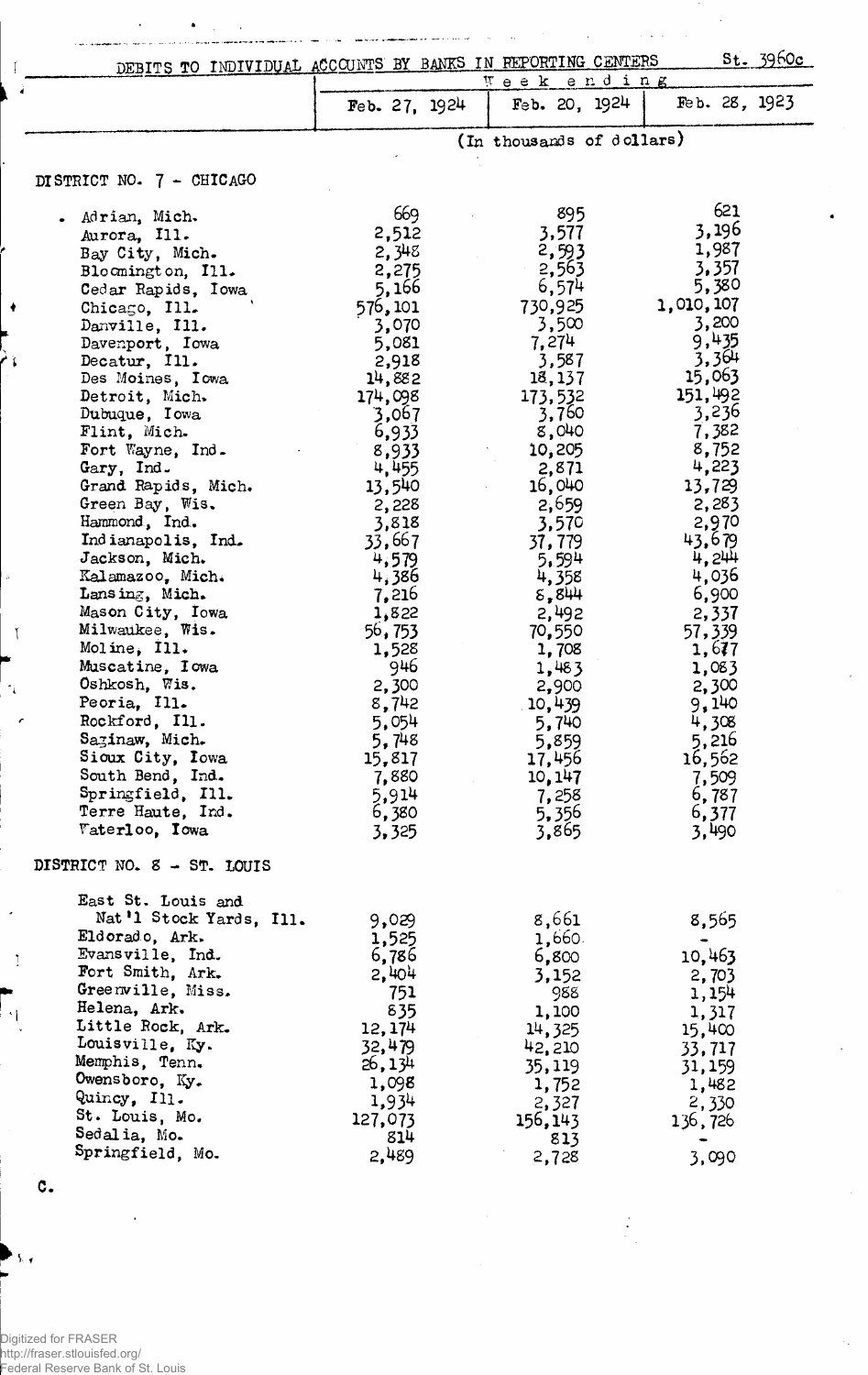|          | DEBITS TO INDIVIDUAL ACCOUNTS BY BANKS IN REPORTING CENTEPS |               |                           | st. 3960d                    |  |
|----------|-------------------------------------------------------------|---------------|---------------------------|------------------------------|--|
|          |                                                             | Week ending   |                           |                              |  |
|          |                                                             | Feb. 27, 1924 | Feb. 20, 1924             | Feb. 28, 1923                |  |
|          |                                                             |               | (In thousands of dollars) |                              |  |
|          | DISTRICT NO. 9 - MINNEAPOLIS                                |               |                           |                              |  |
|          | Aberdeen, S. D.                                             | 928           | 1,171                     | 1,142                        |  |
|          |                                                             | 1,153         | 2,087                     | 1,883                        |  |
|          | Billings, Mont.                                             |               | 241                       | 295                          |  |
|          | Dickinson, N. D.                                            | 254           | 14,392                    | 13,417                       |  |
|          | Duluth, Minn.                                               | 11,092        |                           | 2,232                        |  |
|          | Fargo, N. D.                                                | 1,998         | 2,469                     | $\qquad \qquad \blacksquare$ |  |
| ÷        | Grand Forks, N. D.                                          | 1,156         | 1,663                     |                              |  |
|          | Helena, Mont.                                               | 1,888         | 1,928                     | 2,255                        |  |
|          | Jamestown, N. D.                                            | 288           | 416                       | 387                          |  |
| Àţ       | La Crosse, Wis.                                             | 2,196         | 2,148                     | 2,692                        |  |
|          | Minneapolis, Minn.                                          | 59,935        | 77,154                    | 60,283                       |  |
|          | Minot, N. D.                                                | 667           | 995                       | 1,008                        |  |
|          | Red Wing, Minn.                                             | 398           | 447                       | 395                          |  |
|          | St. Paul, Minn.                                             | 30,983        | 42,113                    | 34,922                       |  |
|          | Sioux Falls, S. D.                                          | 2,160         | 2,430                     | 3,477                        |  |
|          | South St. Paul, Minn.                                       | 5,986         | 6,290                     |                              |  |
|          | Superior, Wis.                                              | 1,591         | 1,957                     | 1,682                        |  |
|          | Winona, Minn.                                               | 804           | 1,095                     | 969                          |  |
|          | DISTRICT NO. 10 - KANSAS CITY                               |               |                           |                              |  |
|          | Atchison, Kans.                                             | 1,406         | 1,368                     | 1,348                        |  |
|          | Bartlesville, Okla.                                         | 1,768         | 2,107                     | 2,994                        |  |
|          | Casper, Wyo.                                                | 2,861         | 3,059                     | 3,540                        |  |
|          | Cheyenne, Wyo.                                              | 1,579         | 1,800                     | 4,113                        |  |
|          | Colorado Springs, Colo.                                     | 2,506         | 3,324                     | 2,603                        |  |
|          | Denver, Colo.                                               | 35,823        | 35,842                    | 36,900                       |  |
|          | Enid, Okla.                                                 | 2,113         | 2,545                     | 3,013                        |  |
| $\gamma$ | Fremont, Neb.                                               | 571           | 723                       | 985                          |  |
|          | Grand Junction, Colo.                                       | $-531$        | 550                       | 563                          |  |
| e        | Guthrie, Okla.                                              | 543           | 853                       | 711                          |  |
|          | Hutchinson, Kans.                                           | 2,000         | 2,368                     | 3,175                        |  |
|          | Independence, Kans.                                         | 1,823         | 1,958                     | 2,237                        |  |
|          | Joplin, Mo.                                                 | 3,082         | 3,625                     | 3,458                        |  |
|          | Kansas City, Kans.                                          | 4,352         | 4,616                     | 4,056                        |  |
|          | Kansas City, Mo.                                            | 64,383        | 76,794                    | 74,855                       |  |
|          | Lawrence, Kans.                                             | 784           | 1,059                     | 1,181                        |  |
|          | Lincoln, Neb.                                               | 4,685         | 6,425                     |                              |  |
|          | McAlester, Okla.                                            | 941           | 1,234                     | 1,030                        |  |
|          | Muskogee, Okla.                                             | 2,584         | 3,010                     | $\overline{\phantom{0}}$     |  |
|          | Oklahoma City, Okla.                                        | 12,570        | 16,087                    | 16,118                       |  |
|          | Okmulgee, Okla.                                             | 1,455         | 1,934                     | 2,315                        |  |
|          | Omaha, Neb.                                                 | 38,950        | 45,568                    | 46,153                       |  |
|          | Parsons, Kans.                                              | 483           | 626                       | 808                          |  |
|          | Pittsburg, Kans.                                            | 1,515         | 1,230                     | 1,677                        |  |
|          | Pueblo, Colo.                                               | 5,947         | 4,625                     | 2,916                        |  |
|          | St. Joseph, Mo.                                             | 12,656        | 13,045                    | 16,796                       |  |
|          | Topeka, Kans.                                               | 3,057         | 3,465                     | 3,835                        |  |
|          | Tulsa, Okla.                                                | 18,005        | 19,036                    | 26,775                       |  |
|          | Wichita, Kans.                                              | 7,948         | 9,004                     | 12,290                       |  |
|          |                                                             |               |                           |                              |  |

 $\ddot{\phantom{1}}$ 

 $\mathbf{r}$ Ļ.

والعارض والموالين

 $\overline{a}$ 

 $\hat{\mathbf{v}}$ 

Digitized for FRASER http://fraser.stlouisfed.org/ Federal Reserve Bank of St. Louis

 $\mathbf{C}$ .

 $\frac{1}{2}$